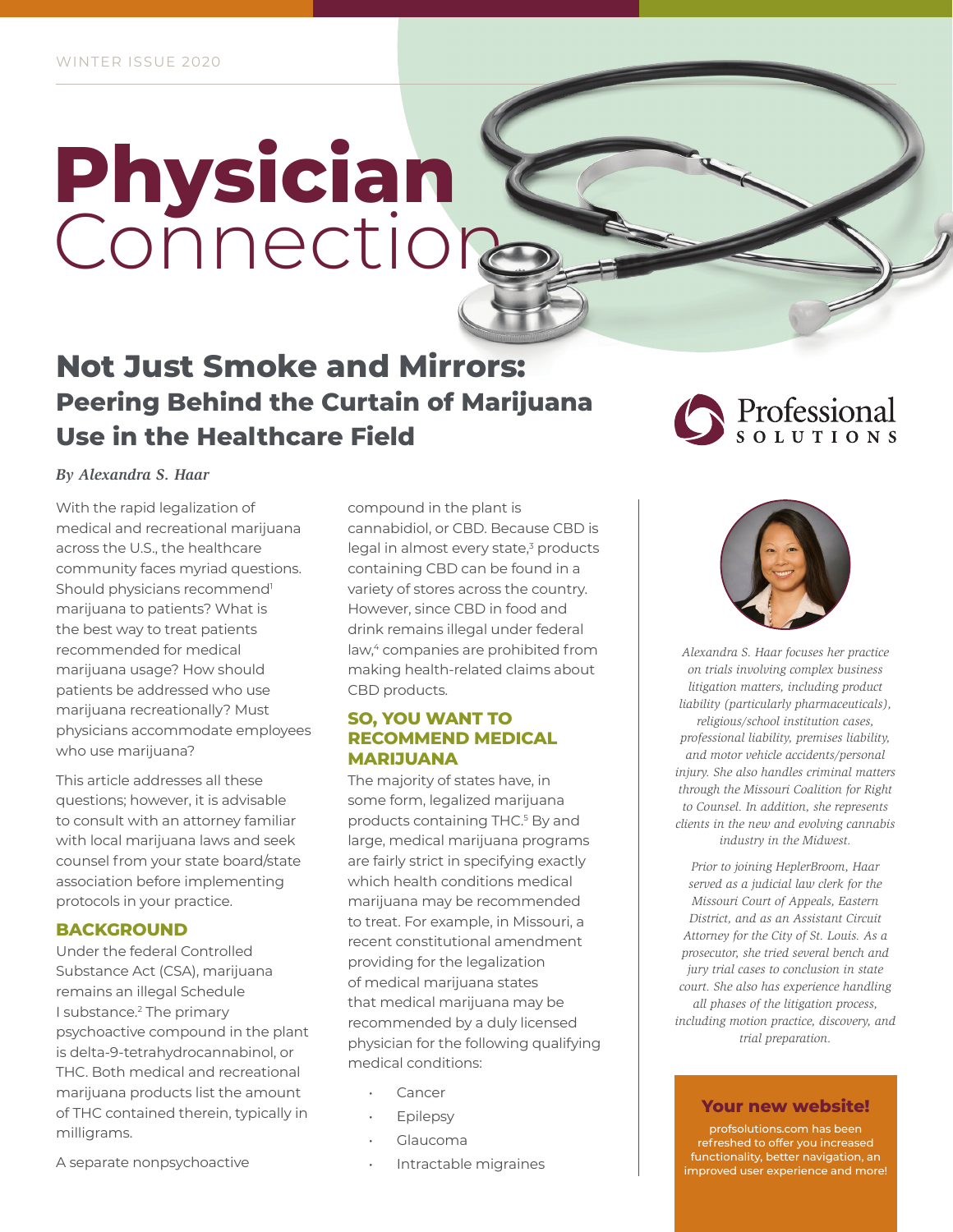unresponsive to other treatment

- A chronic medical condition that causes severe, persistent pain or persistent muscle spasms, including those associated with multiple sclerosis, seizures, Parkinson's disease, and Tourette Syndrome
- Debilitating psychiatric disorders, including posttraumatic stress order (PTSD) if diagnosed by a state licensed psychiatrist
- Human immunodeficiency virus (HIV) or acquired immune deficiency syndrome (AIDS)
- A chronic medical condition that is normally treated with prescription medications that could lead to physical or psychological dependence, when a physician determines that medical use of marijuana could be effective in treating that condition and would serve as a safer alternative to the prescription medication
- A terminal illness
- In the professional judgment of a physician, any other chronic, debilitating or other medical condition, including hepatitis C, amyotrophic lateral sclerosis, inflammatory bowel disease, Crohn's disease, Huntington's disease, autism, neuropathies, sickle cell anemia, agitation of Alzheimer's disease, cachexia, and wasting syndrome.<sup>6</sup>

Again, the above conditions must be certified by a statelicensed physician. In Missouri, the certification must also attest that "[t]he physician met with and examined the qualifying patient, reviewed the qualifying patient's medical records or medical

history, reviewed the qualifying patient's current medications and allergies to medications, discussed the qualifying patient's current symptoms, and created a medical record for the qualifying patient regarding the meeting;" and "[t] he physician discussed with the qualifying patient risks associated with medical marijuana, including known contraindications applicable to the patient, risks of medical marijuana use to fetuses, and risks of medical marijuana use to breastfeeding infants."7 However, the Missouri Department of Health and Senior Services has advised a physician may certify patients via telemedicine as long as the standard of care does not require an in-person encounter.<sup>8</sup>

The caveat is: What is the standard of care? What are the ethical implications of recommending medical marijuana, even if legal? Unfortunately, there is very little (if any) precedent in this area, but it may help to consider these factors.

First, physicians who recommend marijuana are suggesting patients use a substance that has not been fully researched or undergone peerreviewed studies on efficacy and side effects. Although largely associated with recreational marijuana use, hospitals have seen an increase in emergency room patients who present with symptoms of marijuana "overdose" due to a lack of understanding of the timing, potency and effects of certain marijuana products.9

For example, it may take several hours for an individual to feel the psychoactive effects of marijuanainfused edibles (e.g., gummy candies, baked goods), and patients who are unaware of this may take additional amounts. As such, a physician should make sure to advise a patient about dosing issues, psychological effects

such as increased relaxation, and physical effects such as increased heart rate.

Second, some states require a "bona fide physician-patient relationship" when marijuana is recommended. For example, Colorado's original marijuana law did not include this requirement, but Illinois did. Illinois law dictates that the relationship "may not be limited to issuing a written certification for the patient or a consultation simply for that purpose."10

Without this requirement, diagnostic standards could fall below ethical minimums. Patients may not be required to follow up with their recommending physicians on marijuana effectiveness or side effects. Without a holistic relationship, a physician may not be aware of comorbidities presented by a particular patient, especially if the patient is less than forthcoming.

Relatedly, some physicians may hold financial interests in dispensaries, which may be a potential conflict of interest if the physician sends the patient to that dispensary. It also impinges on the physician's duty to treat the patient. Would a physician honestly recommend marijuana without a financial interest in the patient's purchase? If physicians have an interest in a dispensary, they should at least advise the patient of that interest.

Finally, there are the legal ramifications. In the civil arena, medical malpractice claims for recommending medical marijuana are generally unsuccessful. This is likely because physicians do not prescribe marijuana but merely certify that a patient has a qualifying medical condition. However, a malpractice claim may arise from the argument that a physician did not perform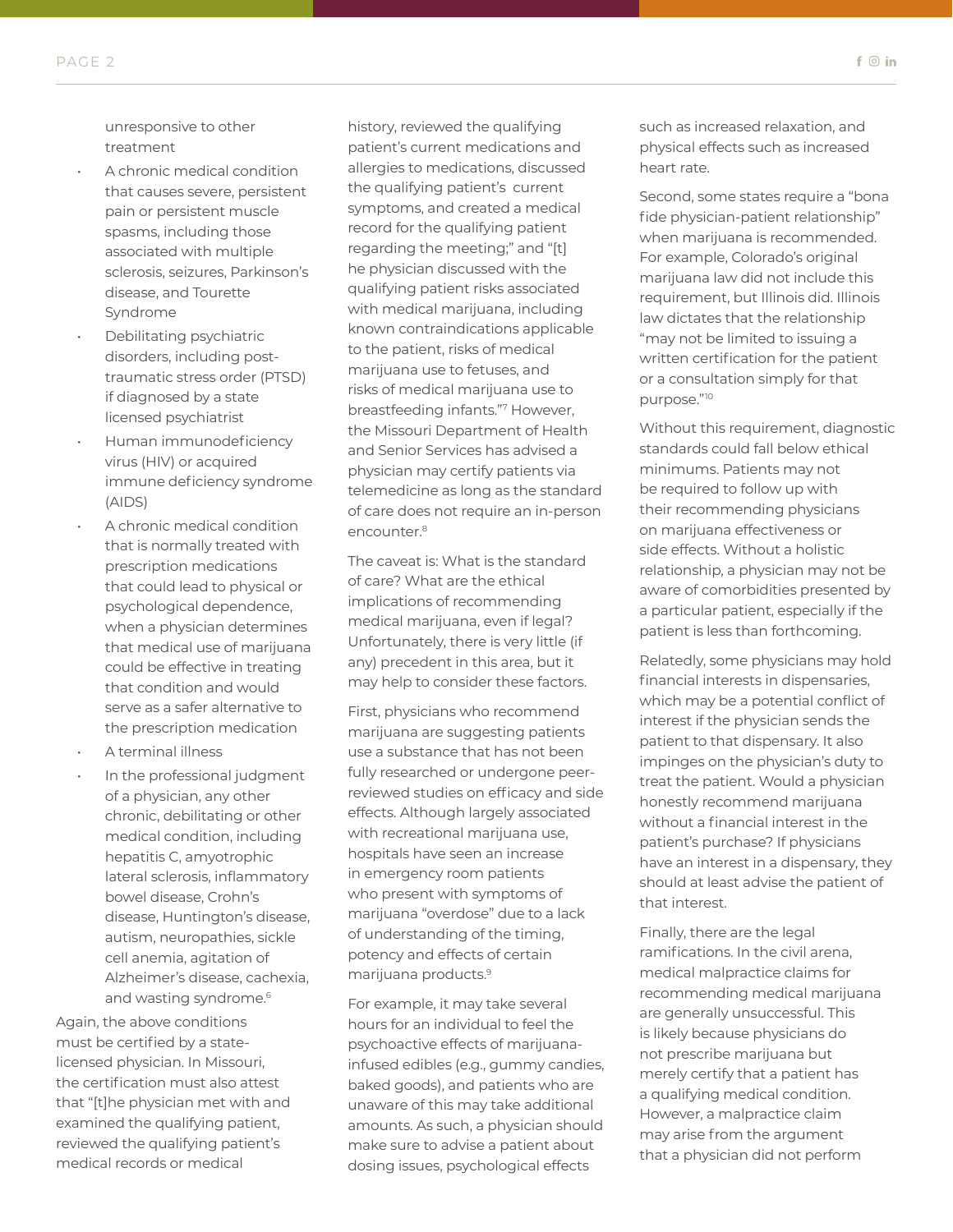a sufficient examination of the patient or did not sufficiently review the patient's medical history prior to making the recommendation. Therefore, physicians recommending marijuana should document initial examinations, background investigations, medical record reviews, follow-up examinations and other legally required procedures. In reality, anyone can file a malpractice suit — the distinction is whether a person can succeed on such a claim.

In addition, physicians who recommend marijuana may (technically) be criminally aiding and abetting or conspiring to possess a federally illegal substance. The good news is that such charges are incredibly rare. In fact, the U.S. Court of Appeals for the Ninth Circuit has held that "[a] doctor's anticipation of patient conduct . . . does not translate into aiding and abetting, or conspiracy."<sup>11</sup> Rather, "[a] doctor would aid and abet by acting with specific the intent to provide a patient with the means to acquire marijuana," and "a conspiracy would require that a doctor have knowledge that a patient intends to acquire marijuana, agree to help the patient acquire marijuana, and intent to help the patient acquire marijuana."12 However, even a miniscule risk is still a risk.

#### **TREATING MARIJUANA USERS**

It is inevitable that some patients will be marijuana users — medically or recreationally. Although there is virtually no law in these areas, there are best practices.

Patients should be encouraged to disclose their marijuana use to their healthcare providers. Full disclosure will help providers treat and fully advise patients on sideeffects and interactions. As further protection, courts have held that communicating marijuana's risks

and benefits is protected by the First Amendment because "barriers to full disclosure would impair diagnosis or treatment."13

Another important consideration for healthcare facilities is whether to implement a policy that requires documenting marijuana use in patient charts. The benefit of charting this information is twofold. First, it would assist with the continuity of care and provide full information to every professional who has a role in treating the patient. Second, it preserves this information in the event of a lawsuit. If a suit is filed, providers will want to show the marijuana use was documented.

How should a healthcare provider ask a patient about it? Patients who consume medical marijuana will likely disclose their use, but patients who recreationally (or illegally) use marijuana may not. Physicians should advise patients that information about their marijuana usage will be for medical treatment purposes only — not to impart judgment. Suggested questions include:

- Do you use any type of cannabis product, including CBD?
- What do you use it for?
- What method do you use? (smoking, inhalation, edible or topical)
- How much and how often do you use it?
- When was the last time you used marijuana? What route and quantity?
- Do you have any concerns about your marijuana usage?

Physicians should make available to patients information about the potential risks of marijuana use. Certainly, if the patient shows signs of intoxication, informed consent is not possible, and treatment may

then not be possible. Therefore, a mental status evaluation is critical before a consent form is signed by a patient who uses marijuana.

Another question for healthcare facilities is whether to allow possession and/or storage of marijuana on their premises. Possession of medical marijuana may be essential to a patient's care. However, physicians should take care to implement a policy that considers the legal implications for personnel to possess marijuana. Many states feature a provision whereby healthcare providers are granted immunity from professional discipline and criminal and civil liability for providing health care services that involve the legal use of medical marijuana.<sup>14</sup> These provisions apply only to state law, as marijuana remains illegal under the Controlled Substances Act, but the U.S. Department of Justice is currently prohibited from spending funds to interfere with state medical marijuana law under the Rohrabacher-Farr amendment.15

However, a health care provider is required to register with the federal Drug Enforcement Agency (DEA) to write prescriptions for controlled substances.16 The storage of marijuana, as it violates the CSA, therefore may put a physician's, pharmacist's, or healthcare facility's DEA registration in jeopardy.

Compliance with federal law (including the CSA) remains a requirement for most receipt of federal funding and grant money, as well as billing for services for which there may exist Medicare, Medicaid<sup>17</sup> or private insurance reimbursement. For that reason, some health care providers require lockboxes to which only individual patients have the key. They mandate that the marijuana product be self-administered or administered by a designated